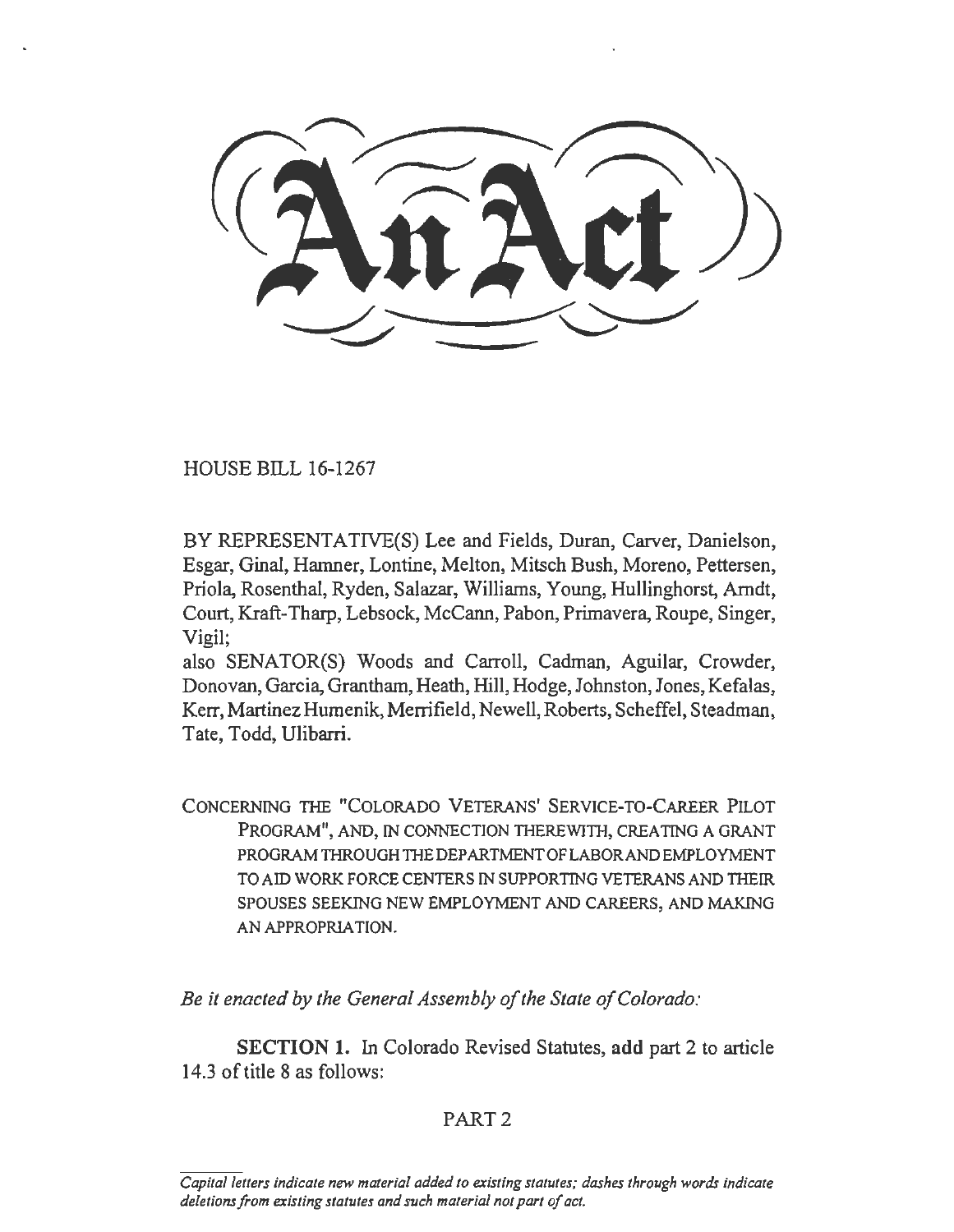## COLORADO VETERANS' SERVICE-TO-CAREER PILOT PROGRAM

**8-14.3-201. Short title.** THE SHORT TITLE OF THIS PART 2 IS THE "COLORADO VETERANS' SERVICE-TO-CAREER PILOT PROGRAM".

**8-14.3-202. Definitions.** As USED IN THlS PART 2, UNLESS THE CONTEXT OTHERWISE REQUIRES:

(I) "ACT" MEANS THE "WORKFORCE INNOVATION AND OPPORTUNITY ACT", PUB.L. 113-128.

(2) "APPRENTICESHIP" MEANS AN APPRENTICESHIP TRAINING PROGRAM REGISTERED WITH THE UNITED STA TES DEPARTMENT OF LABOR OFFICE OF APPRENTICESHIP TRAINING.

(3) "DEPARTMENT" MEANS THE DEPARTMENT OF LABOR AND EMPLOYMENT.

(4) "ELIGIBLE PARTICIPANT" MEANS:

(a) A VETERAN'S DEPENDENT CHILD WHO IS TWENTY-SIX YEARS OF AGE OR YOUNGER AND LIVES IN THE HOME OF THE VETERAN; AND

(b) A VETERAN'S CAREGIVER WHO IS EIGHTEEN YEARS OF AGE OR OLDER AND HAS SIGNIFICANT RESPONSIBILITY FOR MANAGING THE WELL-BEING OF AN INJURED VETERAN.

(5) "INTEGRATED SERVICE AND SUPPORT CENTER" MEANS A NONPROFIT CENTER THAT IS AFFILIATED WITH A WORK FORCE CENTER AND VETERANS SERVICE OFFICERS OR PROVIDES FINANCIAL CLASSES OR HOUSES A SMALL BUSINESS DEVELOPMENT CENTER.

(6) "PROGRAM" MEANS THE COLORADO VETERANS' SERVICE TO CAREER PILOT PROGRAM THAT IS DESIGNED TO ENHANCE WORK FORCE CENTER SERVICES THAT ARE NOT AVAILABLE UNDER THE ACT.

(7) "SPOUSE" MEANS A VETERAN'S CURRENT SPOUSE OR FORMER SPOUSE WHO IS CURRENTLY ELIGIBLE FOR VETERANS BENEFITS.

PAGE 2-HOUSE BILL 16-1267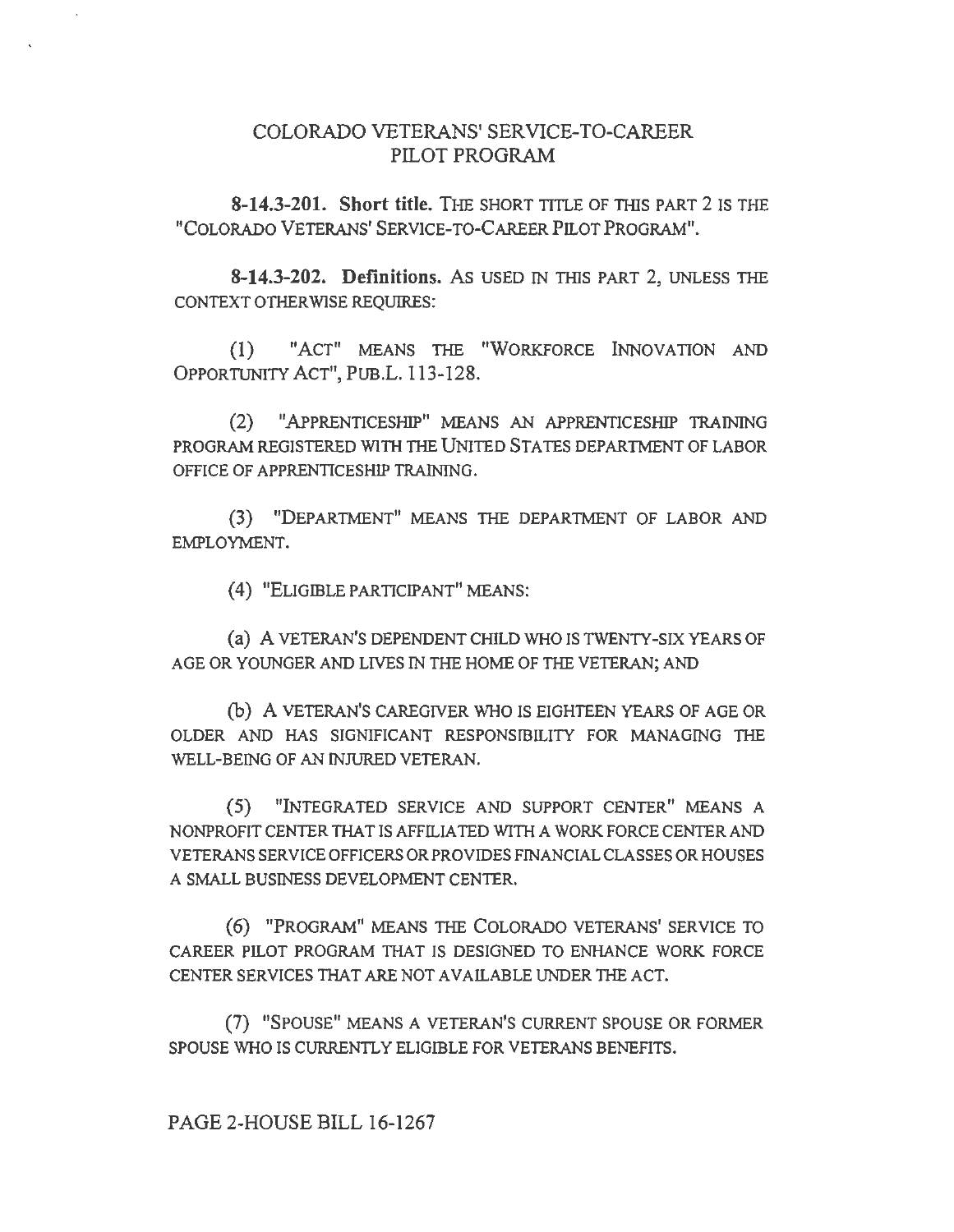(8) "VETERAN" MEANS A PERSON WHO ACTIVELY SERVED IN THE UNITED STA TES ARMED FORCES AND WHO WAS DISCHARGED OR RELEASED UNDER CONDITIONS OTIIER THAN DISHONORABLE, IN ACCORDANCE WITH U.S.C. TilLE38,ASAMENDED. "VETERAN" INCLUDESAPERSONSERVINGOR WHO SERVED IN THE NATIONAL GUARD OR AS A RESERVIST.

(9) "WORKFORCE CENTER" MEANS A WORKFORCE CENTER CREA TED BY A WORK FORCE INVESTMENT BOARD PURSUANT TO THE "COLORADO WORK FORCE INVESTMENT ACT", PART 2 OF ARTICLE 83 OF THIS TITLE.

8-14.3-203. Colorado veterans' service to career pilot program. (l) ONE OR MORE WORK FORCE CENTERS SELECTED BY THE DEPARTMENT PURSUANT TO TIIE GRANT PROGRAM DEVELOPED BY THE DEPARTMENT IN SUBSECTION (4) OF THIS SECTION MAY CONTRACT WITH A NONPROFIT AGENCY TO ADMINISTER THE PROGRAM. WORK FORCE CENTERS SELECTED BY THE DEPARTMENT AND THE NONPROFIT AGENCY SHALL DEVELOP AND EXPAND PROGRAMS TO PROVIDE WORK FORCE DEVELOPMENT-RELATED SERVICES SPECIFICALLY TAILORED TO THE UNIQUE NEEDS AND TALENTS OF VETERANS, SPOUSES, AND ELIGIBLE PARTICIPANTS. THE SERVICES MAY INCLUDE:

(a) SKILLS TRAINING;

(b) OPPORTUNITIES FORAPPRENTICESHIP PLACEMENTS, INCLUDING AN APPRENTICESHIP THAT ALLOWS FOR DIRECT ENTRY OF VETERANS PURSUANT TO 38 U.S.C. SEC. 4104A;

( c) OPPORTUNITIES FOR INTERNSHIP PLACEMENTS FOR A SPECIFIED AND LIMITED TIME PERIOD AS LONG AS THE TASKS PERFORMED BY THE INTERN DO NOT REPLACE THE TASKS CURRENTLY PERFORMED BY A PAID CONTRACTOR OR EMPLOYEE;

(d) OPPORTUNITIES FOR WORK PLACEMENTS WITH BUSINESSES OR OTHER ORGANIZATIONS; AND

( e) SUPPORT SERVICES, AS NEEDED.

(2) (a) lF AN INTERNSHIP, AS ALLOWABLE UNDER THE ACT, IS NOT FULLY FUNDED BY THE EMPLOYER, THE EMPLOYER AND THE WORK FORCE CENTER SHALL SHARE THE COST OF THE HOURLY WAGE OR STIPEND FOR THE

PAGE 3-HOUSE BILL 16-1267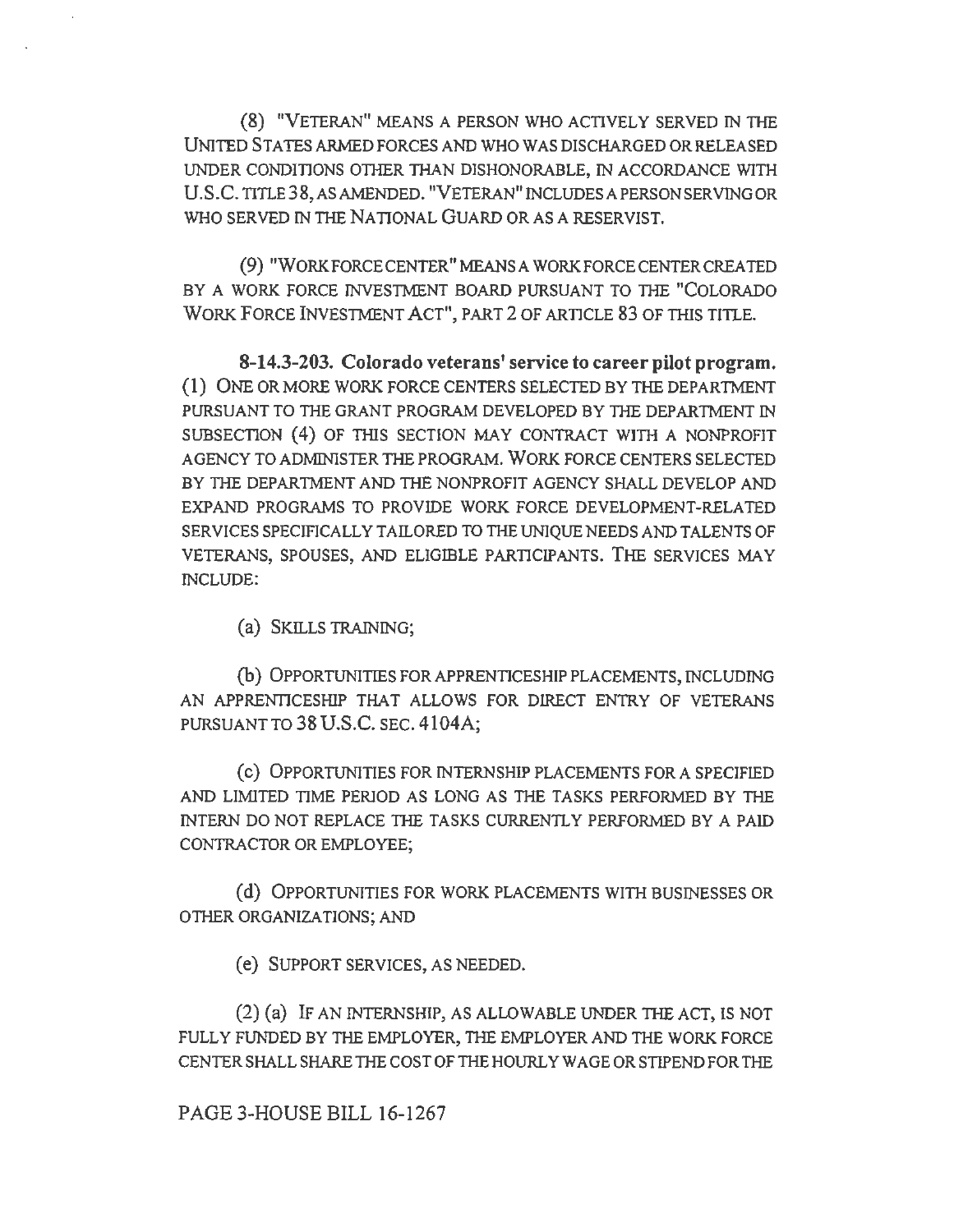VETERAN, SPOUSE, OR ELIGIBLE PARTICIPANT, AS DETERMINED BY THE WORK FORCE CENTER AND AS PERMIITED UNDER STA TE AND FEDERAL LAW.

(b) IF A VETERAN, SPOUSE, OR ELIGIBLE PARTICIPANT IS ELIGIBLE FOR FUNDING THROUGH THE ACT, THIS FUNDING MUST BE USED FIRST. IF FUNDING IS NOT AVAILABLE OR IS LIMITED UNDER THE ACT, THE VETERAN, SPOUSE, OR ELIGIBLE PARTICIPANT MAY USE PROGRAM FUNDING.

(3) THE WORK FORCE CENTERS SELECTED BY THE DEPARTMENT AND THE NONPROFIT AGENCY ARE ENCOURAGED TO ADDITIONALLY PROVIDE SERVICES THAT INCLUDE:

(a) JOB FAIRS;

(b) MENTORSHIP OPPORTUNITIES WITH PROFESSIONALS;

( c) PROFESSIONAL AND INDUSTRY-SPECIFIC SEMINARS;

(d) CAREER AND PROFESSIONAL COUNSELING; AND

(e) COUNSELING ON EDUCATIONAL AND SKILLS TRAINING OPPORTUNITIES AVAILABLE TO VETERANS, SPOUSES, AND ELIGIBLE PARTICIPANTS.

(4) THE DEPARTMENT SHALL DEVELOP A GRANT PROGRAM SO THAT WORK FORCE CENTERS MAY APPLY FOR MONEY TO ADMINISTER THE PROGRAM. EACH WORK FORCE CENTER THAT WISHES TO ADMINISTER THE GRANT PROGRAM MUST SUBMJT A GRANT APPLICATION THAT:

(a) DESCRIBES THE CURRENT SERVICES THAT THE WORK FORCE CENTER OFFERS;

(b) STATES HOW THE GRANT MONEY WOULD ENABLE THE WORK FORCE CENTER TO EXPAND ITS SERVICES FOR THE PURPOSES OF THE PROGRAM;

( c) DESCRIBES BUSINESSES OR OTHER ORGANIZATIONS IT IS PARTNERING WITH TO PROVIDE THE NECESSARY SERVICES; AND

(d) ANY OTHER REQUIREMENTS DEEMED NECESSARY BY THE

PAGE 4-HOUSE BILL 16-1267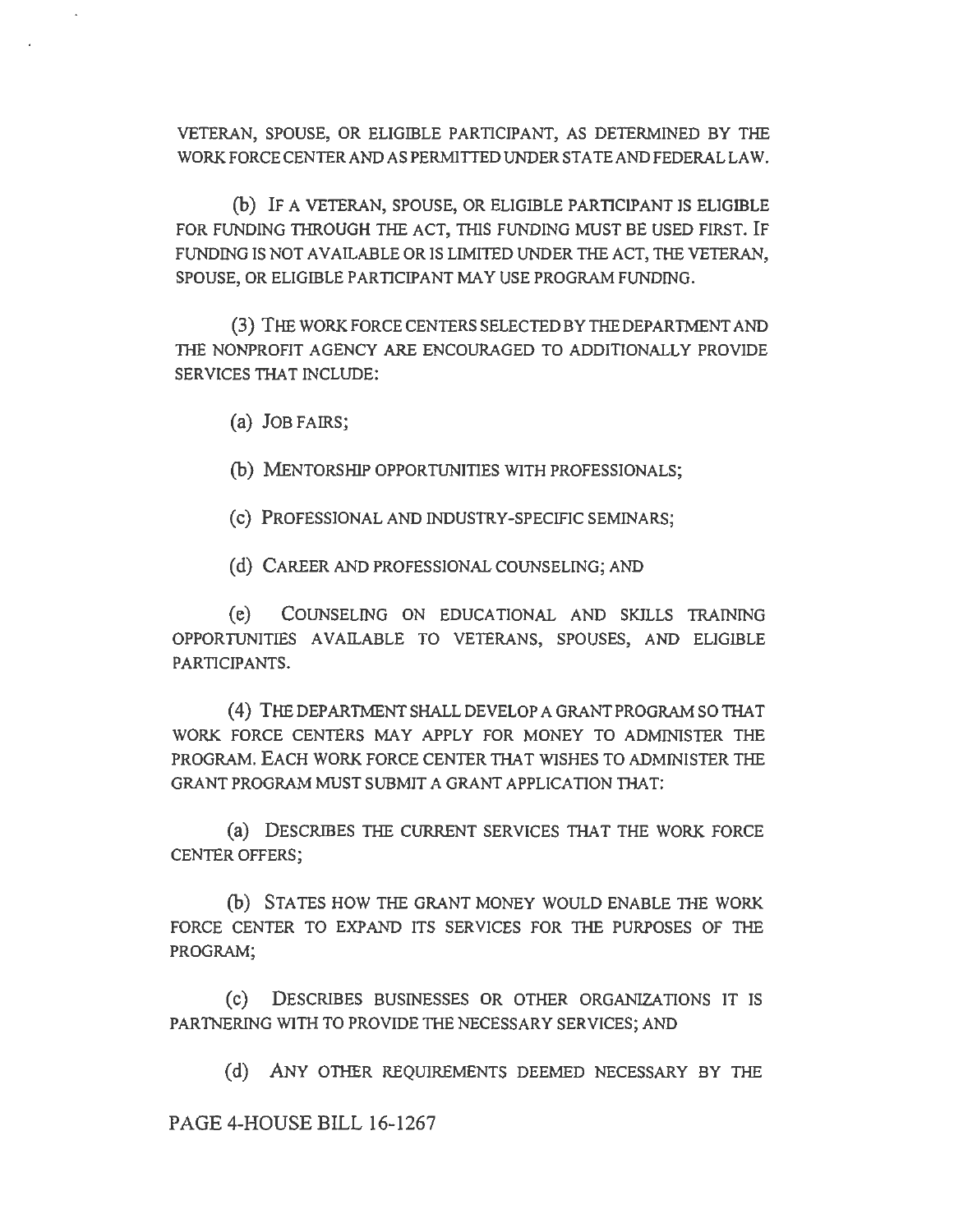DEPARTMENT.

( 5) IN SELECTING WORK FORCE CENTERS TO ADMINISTER THE PROGRAM, THE DEPARTMENT SHALL GIVE PREFERENCE TO A WORK FORCE CENTER TIIA T:

(a) PARTNERS WITH A NONPROFIT AGENCY THAT IS AN INTEGRATED SERVICE AND SUPPORT CENTER FOR VETERANS AND THEIR FAMILIES;

(b) Is LOCATED IN THE STATE OF COLORADO, IN ORDER TO SERVE THE HIGHEST NUMBER OF VETERANS;

(c) HAS EXISTING PROGRAMS OR PARTNERSHIPS WITH BUSINESSES OR ORGANIZATIONS IN THE COMMUNITY TO PROVIDE SERVICES APPROPRIATE TO THE PROGRAM; AND

(d) HAS THE CAPACITY TO PROVIDE A WIDE RANGE OF WORK FORCE DEVELOPMENT-RELATED SERVICES TAILORED TO TIIE UNIQUE NEEDS OF VETERANS, SPOUSES, AND ELIGIBLE PARTICIPANTS.

( 6) EACH WORK FORCE CENTER CHOSEN TO RECEIVE A GRANT SHALL USE THE MONEY FOR DIRECT SERVICES TO VETERANS, SPOUSES, AND ELIGIBLE PARTICIPANTS. EACH WORK FORCE CENTER CHOSEN TO RECEIVE A GRANT SHALL REPORT ON THE SERVICES OFFERED; VETERAN, SPOUSE, AND ELIGIBLEPARTICIPANTPARTICIPATION;THEPROGRAM'SSUCCESSMEASURED THROUGH GAINFUL EMPLOYMENT AND PARTICIPATION IN SKILLS TRAINING OR EDUCATIONAL PROGRAMS OF VETERANS, SPOUSES, AND ELIGIBLE PARTICIPANTS; AND ANY OTHER REQUIREMENTS THAT THE DEPARTMENT DEEMS NECESSARY. THE REPORTS SHALL BE MADE TO THE DEPARTMENT, WHICH SHALL RELAY ALL INFORMATION FROM THE REPORTS ANNUALLY TO THE STATE, VETERANS, AND MILITARY AFFAIRS COMMITTEES OF THE HOUSE OF REPRESENTATIVES AND THE SENATE OR TO THEIR SUCCESSOR COMMITTEES.

**8-14.3-204. Appropriation.** FOR THE FISCAL YEAR BEGINNING ON JULY l, 2016, THE GENERAL ASSEMBLY MAY ANNUALLY APPROPRIATE MONEY FROM THE MARIJUANA TAX CASH FUND CREATED IN SECTION 39-28.8-501, C.R.S., TO THE DEPARTMENT TO BE USED FOR TIIEPROGRAM. THE CASH FUND CREATED IN SECTION 39-28.8-501, C.R.S., DEPARTMENT MAY USE UP TO FIVE PERCENT OF ANY MONEY APPROPRIATED BY THE

PAGE 5-HOUSE BILL 16-1267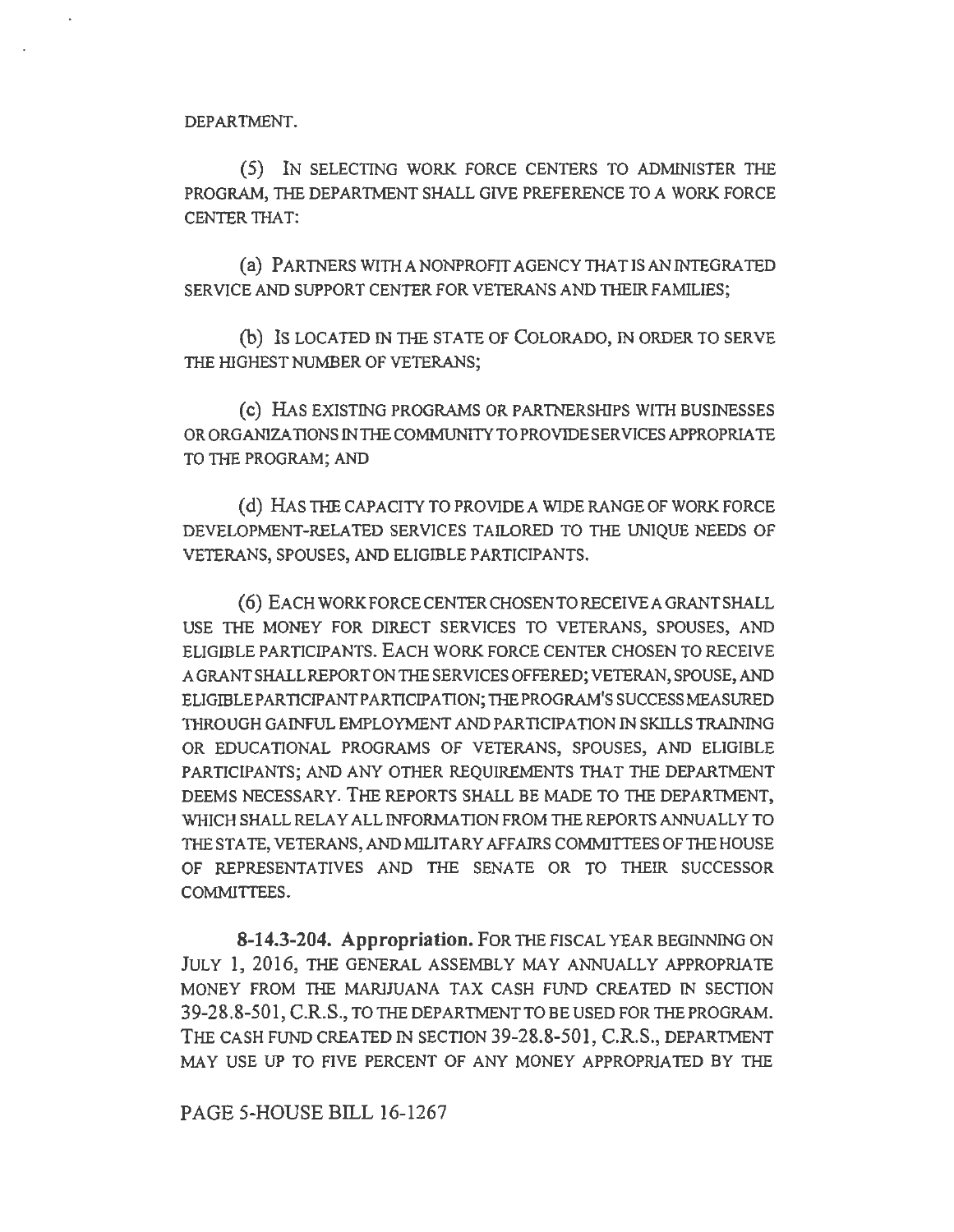GENERAL ASSEMBLY FOR DEVELOPMENT AND ADMINISTRATIVE COSTS INCURRED BY THE DEPARTMENT PURSUANT TO THIS SECTION. UP TO SEVEN PERCENT OF THE MONEY MAY ALSO BE USED BY THE WORK FORCE CENTER FOR ADMINISTRATIVE COSTS INCURRED BY THE WORK FORCE CENTER AND THE NONPROFIT AGENCY TO IMPLEMENT AND OPERA TE THE PROGRAM.

8-14.3-205. Repeal of part. THIS PART 2 IS REPEALED, EFFECTIVE JANUARY 1, 2019.

SECTION 2. In Colorado Revised Statutes, 8-14.3-101, amend the introductory portion as follows:

8-14.3-101. Definitions. As used in this article PART 1, unless the context otherwise requires:

SECTION 3. In Colorado Revised Statutes, amend 8-14.3-103 as follows:

8-14.3-103. Repeal of article. This article PART 1 is repealed, effective January 1, 2018.

SECTION 4. In Colorado Revised Statutes, 39-28.8-501, amend  $(2)$  (b) (IV) introductory portion,  $(2)$  (b) (IV) (J), and  $(2)$  (b) (IV) (K); and add  $(2)$  (b)  $(IV)$  (L) as follows:

39-28.8-501. Marijuana tax cash fund - creation - distribution - repeal. (2) (b) (IV) Subject to the limitation in subsection (5) of this section, the general assembly may annually appropriate any moneys MONEY in the fund for any fiscal year following the fiscal year in which they were received by the state for the following purposes:

(J) For the start-up expenses of the division of financial services related to the regulation of marijuana financial services cooperatives pursuant to article 33 of title 11, C.R.S., until the state commissioner of financial services first collects assessments on such cooperatives; and

(K) Grants to local governments for documented retail marijuana impacts through the local government retail marijuana impact grant program created in section 24-32-117, C.R.S.; AND

PAGE 6-HOUSE BILL 16-1267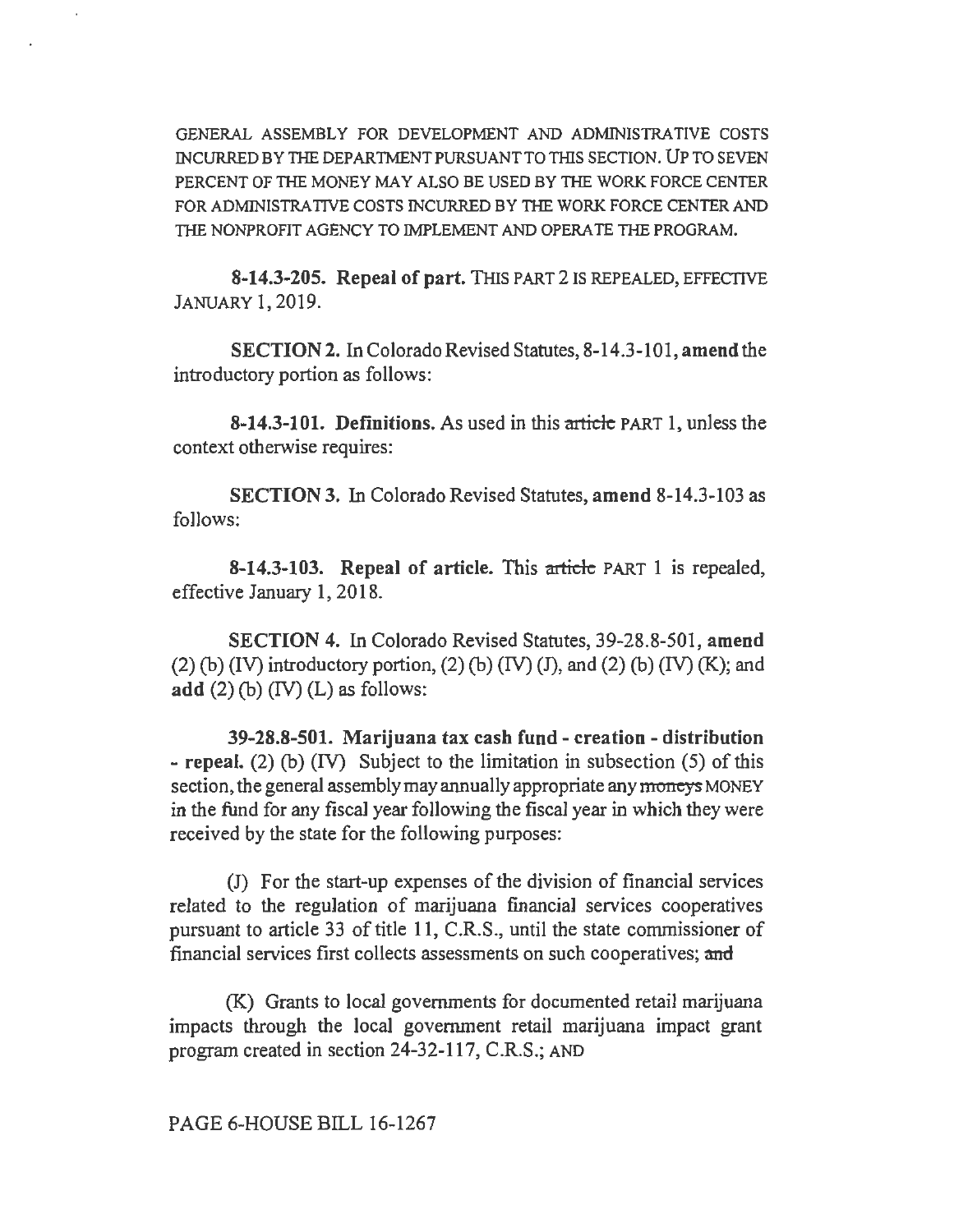(L) FOR THE COLORADO VETERANS' SERVICE-TO-CAREER PILOT PROGRAM CREATED IN PART 2 OF ARTICLE 14.3 OF TITLE 8, C.R.S.

SECTION 5. Appropriation. For the 2016-17 state fiscal year, \$500,000 is appropriated to the department of labor and employment for use by the division of employment and training. This appropriation is from the marijuana tax cash fund created in section 39-28.8-501 (1), C.R.S., and is based on an assumption that the division will require an additional 0.2 FTE. To implement this act, the division may use this appropriation for the veterans' service-to-career pilot program.

SECTION 6. Act subject to petition - effective date. This act takes effect at 12:01 a.m. on the day following the expiration of the ninety-day period after final adjournment of the general assembly (August 10, 2016, if adjournment sine die is on May 11, 2016); except that, if a referendum petition is filed pursuant to section 1 (3) of article V of the state constitution against this act or an item, section, or part of this act within such period, then the act, item, section, or part will not take effect unless